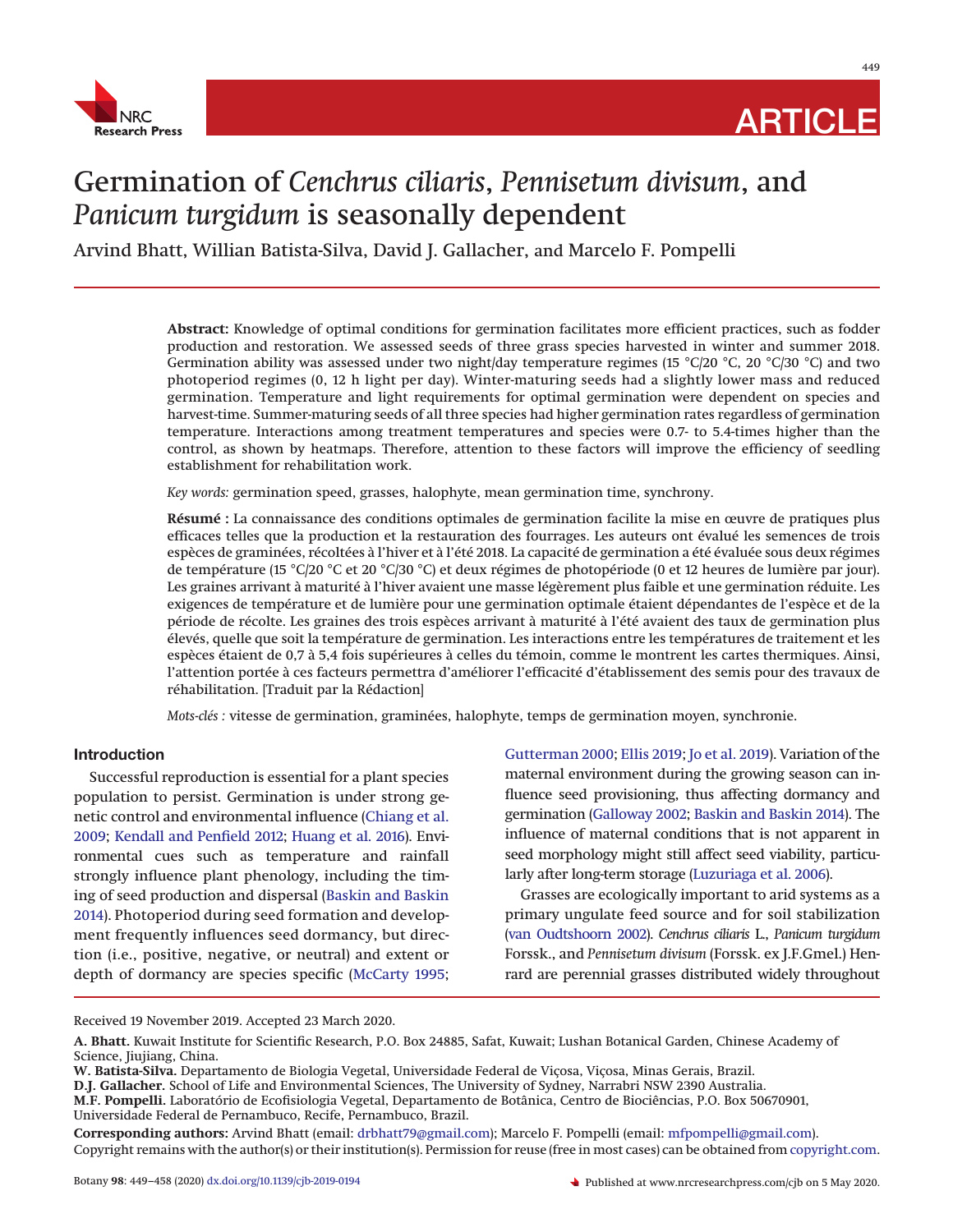the Arabian desert [\(Batanouny 2002\)](#page-7-3). They are preferred by camel and sheep herders for their flocks because of their relatively high nutritional qualities [\(Assaeed 1997;](#page-7-4) [Khan et al. 2009;](#page-8-7) [Marshall et al. 2012\)](#page-8-8) and have potential for rangeland rehabilitation, soil erosion control, and urban landscaping [\(Bolo et al. 2019\)](#page-7-5). Germination studies of these species have focused on the influences of temperature, light, salinity, harvesting date, and plant growth regulating hormones [\(El-Keblawy 2004;](#page-7-6) [Al-Khateeb 2006;](#page-7-7) [El-Keblawy et al. 2011,](#page-7-8) [2014;](#page-7-9) [Bhatt et al. 2018;](#page-7-10) [Bhatt and](#page-7-11) [Santo 2018\)](#page-7-11). These studies have prioritized measurement of germination percentage and, in some cases, time to first germination; the latter of which excludes the behavior of most seeds in a sample [\(Bewley et al. 2013\)](#page-7-12). This approach can miss some important details of the strategies used by xeric species in unfavorable environments.

Several different ways to describe seed germination and its dormancy-breaking mechanisms have been offered [\(Cardina and Sparrow 1997;](#page-7-13) [Baskin and Baskin](#page-7-14) [1998,](#page-7-14) [2004;](#page-7-15) [Bradbeer 1998;](#page-7-16) [Penfield and King 2009;](#page-8-9) [Bhatt](#page-7-17) [and Pérez-García 2016;](#page-7-17) [Elgabra et al. 2019\)](#page-7-18). The time taken to complete germination is most often measured by mean germination time (MGT). MGT was proposed in 1875 by Haberlandt [\(Haberlandt 1875\)](#page-8-10) but became commonly used much later [\(Laboriau and Pacheco 1978;](#page-8-11) [Labouriau and Valadares 1983\)](#page-8-12). Variation in germination timing can be measured by synchrony (SYN), uncertainty (UNC), or other measures such as MGT, standard deviation, or confidence intervals [\(Laboriau and Pacheco 1978;](#page-8-11) [Labouriau and Valadares 1983\)](#page-8-12). Synchrony measures the number of different days in which a batch of seeds complete germination, regardless of whether days are contiguous, whereas uncertainty (UNC) is an adaptation from the Shannon Index measuring dispersion [\(Laboriau](#page-8-11) [and Pacheco 1978\)](#page-8-11). Measures of the variation in germination timing are most useful for industrial seed production but can also assist ecologists to predict or interpret recruitment patterns [\(Bewley et al. 2013\)](#page-7-12). Completion of germination frequencies over time tend to deviate from normality, thus justifying the use of non-parametric tests [\(Ranal and Santana 2006\)](#page-8-13).

Heatmaps are a useful tool for visualizing physiological responses in a matrix where individual values are represented as colors. Previous greyscale heatmaps were known as shading matrices [\(Wilkinson and Friendly 2009\)](#page-9-1), but were less appealing before color and high-resolution greyscale became commonplace. [Sneath \(1957\)](#page-9-2) displayed results of a cluster analysis by permuting the rows and columns of a heatmap to place similar values near each other, and [Loua \(1973\)](#page-8-14) used heatmaps to visualize social statistics across the districts of Paris. In seed science, heatmaps have helped researchers understand the function of some candidate genes encoding proteins influencing the germination process (relative mRNA expression), embryo responses to different stresses, and the relationship between maternal plant and fruit and seed development [\(Cleary et al.](#page-7-19)

[2019;](#page-7-19) [Ferreira et al. 2019;](#page-8-15) [Geshnizjani et al. 2019;](#page-8-16) [Jiang et al.](#page-8-17) [2019;](#page-8-17) [Mérai et al. 2019;](#page-8-18) [Na et al. 2019;](#page-8-19) [Weidong et al. 2019;](#page-9-3) [Ye](#page-9-4) [et al. 2019](#page-9-4)*b*; [Zamora-Briseño et al. 2019\)](#page-9-5). Heatmaps have recently been used to express the modifications that occurs in embryos or seedlings during germination [\(Mérai et al. 2019;](#page-8-18) [Ponnaiah et al. 2019;](#page-8-20) [Tong et al. 2019;](#page-9-6) [Han et al. 2020\)](#page-8-21). However, the authors of this study are unaware of any scientific study using heatmaps to help understand the parameters involved in seed germination.

Improved understanding of the germination patterns for *C. ciliaris*, *P. divisum*, and *P. turgidum*, across seasons, may enable better seedling establishment during rehabilitation work in extreme environments such as deserts. We expect germination parameters to vary among species, and seasons. To test this, we examined (*i*) whether seeds produced in different seasons exhibit different germination patterns, and (*ii*) whether the light and temperature requirements for germination are affected by the season in which the seed was collected.

## **Materials and methods**

## **Seed collections and climate description**

Freshly matured seeds of *C. ciliaris*, *P. divisum*, and *P. turgidum* were harvested from cultivated plots at the Kuwait Institute for Scientific Research (KISR), Sulaibia, Kuwait (29°9'39"N; 47°41'24"E). Plots were >95% monocultural stands of the target species. Harvesting was conducted in December 2017 (winter) and May 2018 (summer). Seeds were collected from 35–40 maternal plants per species and season, selected from a plot transect. Seed caryopses were separated and the seeds cleaned using a hand-made rubber thresher. Each species' seed mass was determined from three 100-seed replicates in accordance with the International Seed Testing Association [\(Allen and Alvarez 2019\)](#page-7-20). Germination experiments commenced within 10 days of harvest. Climatological data was collected from an on-site weather station at KISR, Sulaibia. Rainfall events occurred prior to both the December 2017 and May 2018 collection dates [\(Fig. 1\)](#page-2-0).

#### **Germination**

Germination was assessed for eight treatments, of two harvest times (summer and winter), two night/day temperature regimes (15/20, 20/30 °C), and two light regimes (0 and 12 h light per day). Four 25-seed replicates were used for each treatment. The seeds were placed in 9-cm tight-fitting Petri dishes containing one disc of Whatman N° 1 filter paper moistened with 10 mL distilled water. Darkness was achieved by wrapping the Petri dishes in aluminum foil. Germination was defined as the protrusion of a radicle by ≥2 mm through the external integument, as proposed by International Seed Testing Association [\(Allen and](#page-7-20) [Alvarez 2019\)](#page-7-20). Germinated seeds under light-exposed conditions were evaluated daily for 26 consecutive days and removed from Petri dishes, whereas seeds under dark conditions were checked at the end of the 26th day.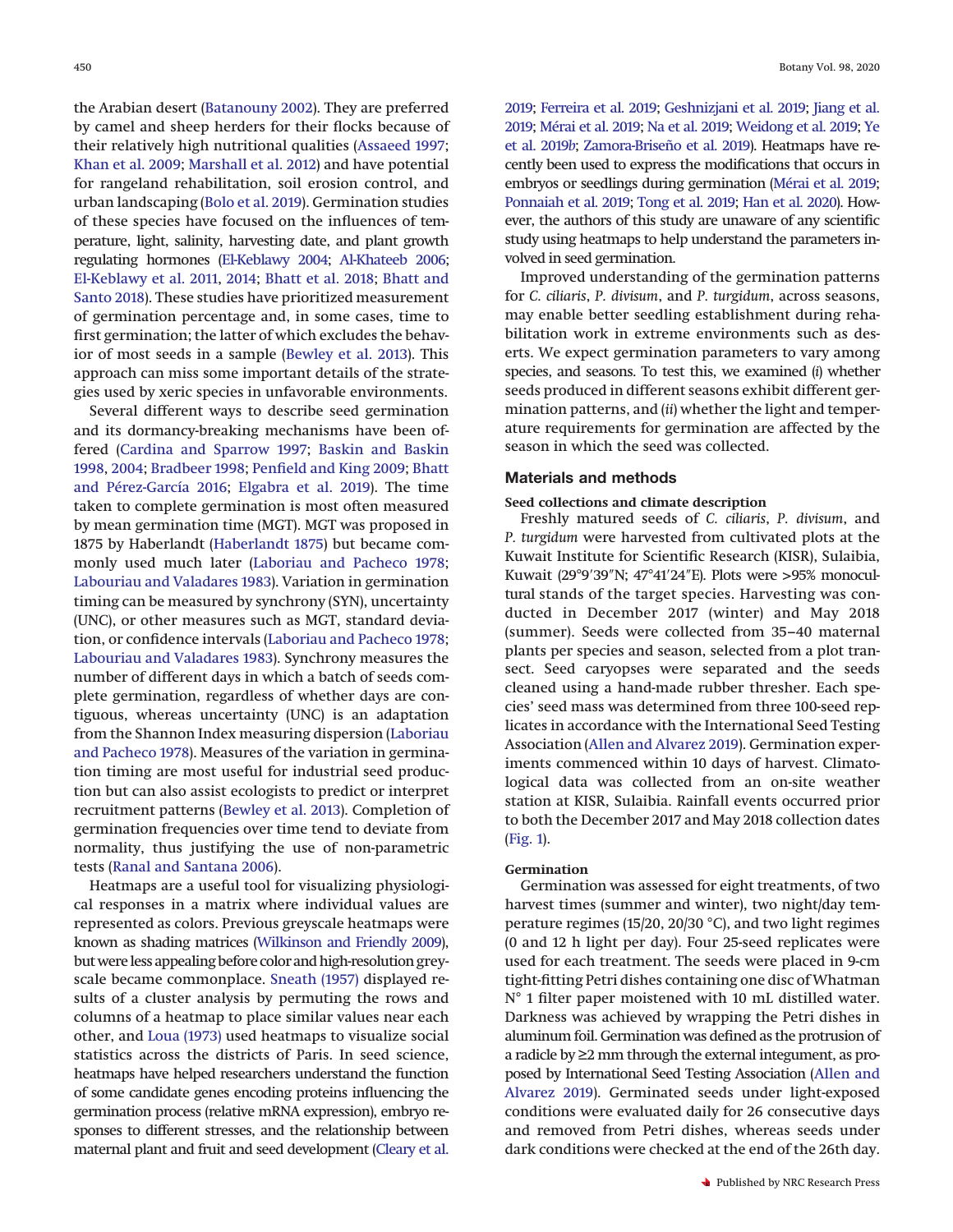<span id="page-2-0"></span>**Fig. 1.** Monthly rainfall (A), maximum and minimum air temperature (B), and maximum and minimum relative humidity during 2017 in Sulaibiya, Kuwait.



Data were arranged in a matrix of treatments and replicates in rows, and daily, non-accumulated germination in columns. Eight germination parameters were computed [\(Table 1\)](#page-3-0) using R version 1.4.2 for Windows [\(Lozano-Isla et al.](#page-8-22) [2019\)](#page-8-22).

## **Statistical analyses**

Germination parameters, as listed and described in [Table 1,](#page-3-0) were calculated using R version 1.4.2 [\(Lozano-Isla et al.](#page-8-22) [2019\)](#page-8-22). Statistical analyses were conducted using Sigmaplot 14.0 (Systat Software, Inc., San José, California, USA). Pairwise comparisons of germination parameters were conducted using Pearson correlation analysis. Color standardization for heatmaps was obtained by expressing values as a ratio of the value obtained for seeds harvested in December and germinated in the 20/30 °C temperature regime.

## **Results**

## **Seed mass**

Summer-maturing seeds were heavier than wintermaturing seeds for all species, although the difference was not significant for *P. divisum* [\(Table 2\)](#page-3-1). Seed mass positively correlated with germination capacity. This correlation was far stronger in the winter-maturing than in the summer-maturing seeds [\(Table 3\)](#page-4-0).

#### **Collection time and incubation temperature**

Winter-maturing seeds exhibited a higher GRP for all treatments, which were statistically significant for all except *P. divisum* at the lower temperature regime. The difference was most pronounced in *P. turgidum*, which showed a 4-fold difference between seed collected in summer and winter [\(Fig. 2C\)](#page-4-1). Higher GRP was associated with a shorter MGT in *P. divisum* (*r* = −0.777; *P* = 0.0004) and *P. turgidum* (*r* = −0.758; *P* = 0.029), but was not significant in *C. ciliaris* (*r* = −0.444; *P* = 0.085). An inverse relationship between MGT and GRP was significant in *P. divisum* (*r* = −0.777; *P* = 0.0004), and *P. turgidum* (*r* = −0.758; *P* = 0.029), but not significant in *C. ciliaris* (*r* = −0.444; *P* = 0.085). Summer-maturing seeds had a 1.7-fold higher MGT than winter-maturing seeds, regardless of incubation temperature [\(Fig. 2\)](#page-4-1).

Synchrony (SYN) and UNC showed a strong negative correlation in *C. ciliaris* and *P. divisum*. Summer-maturing *P. divisum* seeds showed much greater SYN [\(Fig. 2H\)](#page-4-1) but season had no clear impact in *C. ciliaris*, and SYN was not clearly influenced by incubation temperature [\(Figs. 2G–](#page-4-1) [2I\)](#page-4-1). For example, in *P. turgidum*, where germination was temporally distributed, SYN was not possible to measure but UNC among treatments was higher than other species. The UNC of summer-maturing *P. turgidum* seeds was 5- and 8-fold higher than winter-maturing seeds, compared with seeds germinated in 20/30 °C and 15/20 °C [\(Figs. 2J–](#page-4-1) [2L\)](#page-4-1). The mean SYN of summer-maturing *P. divisum* seeds was 4.5-fold higher than winter-maturing seeds [\(Fig. 2H\)](#page-4-1), while UNC decreased 50% in summer-maturing seeds when compared with winter-maturing seeds [\(Fig. 2K\)](#page-4-1). Winter-maturing *C. ciliaris* seeds were not significantly different for SYN and UNC when comparing collection time or even under different incubation temperatures. However, summer-maturing seeds germinated in 15/20 °C showed increased SYN (59%; [Fig. 2G\)](#page-4-1) and decreased UNC (12%; [Fig. 2J\)](#page-4-1).

#### **Light**

Photoblastic response was different in all of the species studied [\(Fig. 3\)](#page-5-0). Photoblasticity was positive in *C. ciliaris* ( $p = 0.002$ ), negative in *P. turgidum* ( $p = 0.015$ ), and neutral in *P. divisum* (*p* = 0.568). *Cenchrus ciliaris* seeds were 1.5 times more likely to germinate if exposed to light. Germination in *P. turgidum* was more likely when ex-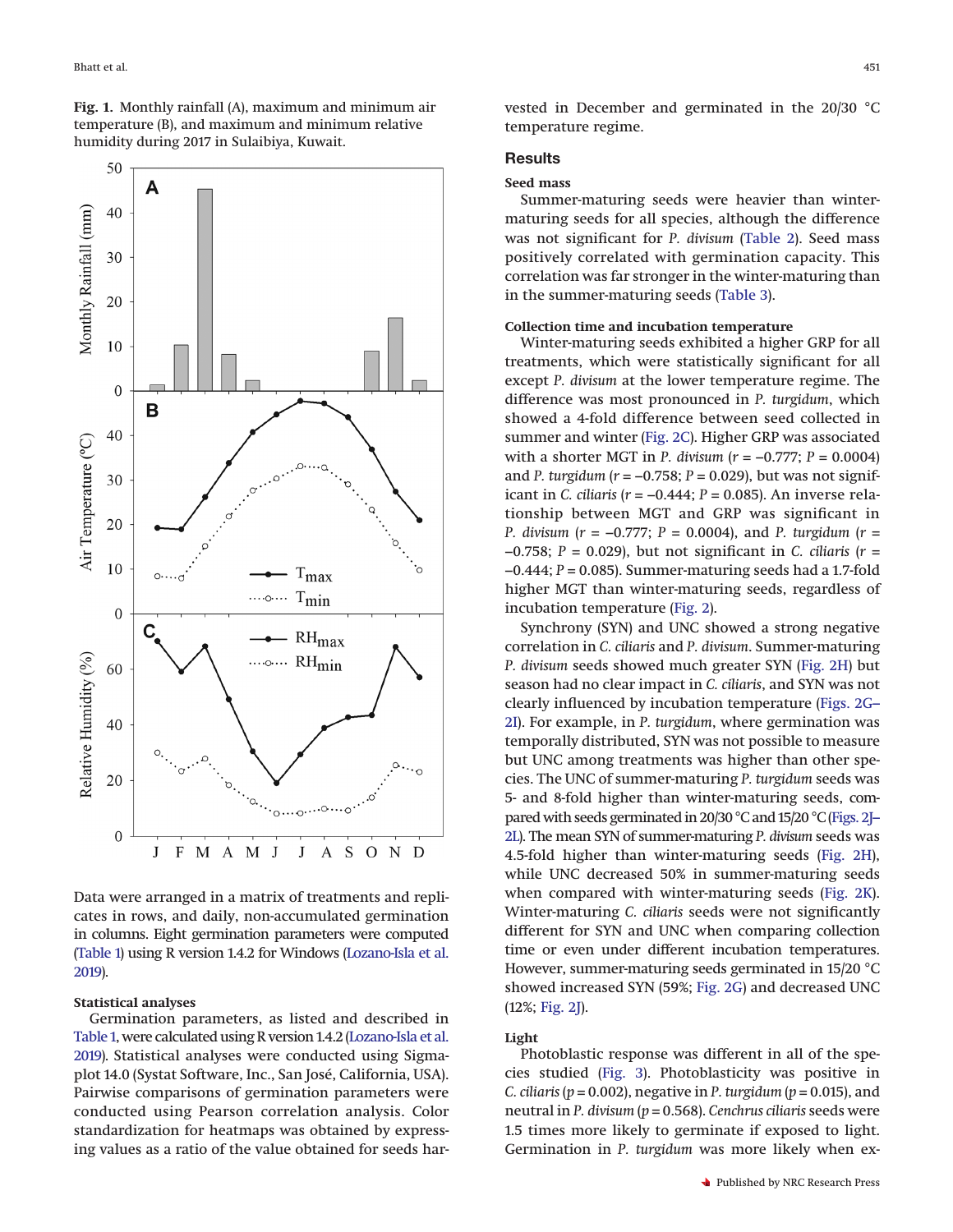|                                                               |              |                                                  |                                                                                                                                                             | Formula                                                                                                         |
|---------------------------------------------------------------|--------------|--------------------------------------------------|-------------------------------------------------------------------------------------------------------------------------------------------------------------|-----------------------------------------------------------------------------------------------------------------|
| <b>Variables</b>                                              | Abbreviation | Unit                                             | Summary                                                                                                                                                     | (Ranal and Santana 2006)                                                                                        |
| <b>Measures of germination volume</b>                         |              |                                                  |                                                                                                                                                             |                                                                                                                 |
| Germinated seed number                                        | <b>GSN</b>   | Count                                            | Sum of germinated seeds                                                                                                                                     | $= \sum_{n=1}^k n_i$                                                                                            |
| Germination percentage<br><b>Measures of germination time</b> | <b>GNP</b>   | Percent                                          | Percentage of germinated seeds                                                                                                                              | $=100\frac{GSN}{N}$                                                                                             |
| Mean germination time                                         | <b>MGT</b>   | Days                                             | Average number of days it takes<br>for a seed to germinate                                                                                                  |                                                                                                                 |
| Mean germination rate                                         | <b>MGR</b>   | $DayS^{-1}$                                      | Average immediacy of germination,<br>where the maximum value of 1 is<br>achieved if all seeds germinate<br>within the first day.                            | $= \sum_{n=1}^{k} \frac{n_i i}{n_i}$ $= \frac{1}{\text{MGT}}$                                                   |
| Measures of the spread of germination time                    |              |                                                  |                                                                                                                                                             |                                                                                                                 |
| Synchrony                                                     | <b>SYN</b>   | No units                                         | Extent to which seeds germinate<br>on the same day, where $0 = no$<br>overlap and $1 =$ complete overlap                                                    | $= \frac{\sum_{i=1}^{k} \frac{n_i(n_i-1)}{2}}{N}$<br>= $-\sum_{i=1}^{k} \frac{n_i}{GSN} \log_2 \frac{n_i}{GSN}$ |
| Uncertainty                                                   | <b>UNC</b>   | <b>Bits</b> (number<br>of binary<br>occurrences) | Extent to which germination is<br>dispersed over multiple days,<br>where $0 =$ complete overlap<br>and $1 = no$ overlap. Adapted<br>from the Shannon Index. |                                                                                                                 |
| <b>Germination standard</b><br>deviation                      | <b>SDG</b>   | Days                                             | <b>Standard deviation of MGT</b>                                                                                                                            | $= \sqrt{\frac{\left[\sum_{i=1}^{k} n_i(t_i-t)^{-2}\right]}{\sum_{i=1}^{k} n_i - 1}}$                           |
| Germination coefficient<br>of variation                       | <b>CVG</b>   | Percent                                          | Coefficient of variation for<br><b>MGT</b>                                                                                                                  | $=100\frac{\text{SDG}}{\text{MGT}}$                                                                             |

<span id="page-3-0"></span>**Table 1.** Germination variable descriptions and formulae.

**Note:** The variable *ni* represents the number of seeds from a batch of size *N* that germinated on day *i*, where *i* varies from 0 (day of moisture imbibition) to *k* (day of experiment termination).

<span id="page-3-1"></span>Table 2. Seed mass [mean ± SE, g·(100 seeds)<sup>-1</sup>] calculated from three 100-seed replicates.

|                    | Month of seed harvest |                 |        |  |
|--------------------|-----------------------|-----------------|--------|--|
| <b>Species</b>     | Dec. 2017             | May 2018        | P      |  |
| Cenchrus ciliaris  | $0.11 \pm 0.01$       | $0.14 \pm 0.01$ | 0.0064 |  |
| Pennisetum divisum | $0.27 \pm 0.01$       | $0.28 \pm 0.01$ | 0.1682 |  |
| Panicum tugidum    | $0.22 \pm 0.01$       | $0.23 \pm 0.01$ | 0.0325 |  |

**Note:** *P* values indicate the significance of season on seed mass for each species, calculated using Student's *t* test.

posed to both darkness and a warmer incubation temperature, indicating a preference for seed burial and later-season germination.

## **Germination rate over time**

Summer-maturing seeds of all species showed a higher germination percentage than winter-maturing seeds [\(Fig. 4\)](#page-5-1). Germination of *C. ciliaris* continued for 10 days in all treatments except for winter-maturing seeds germinated in the cooler temperature regime, which required 14 days [\(Fig. 4A\)](#page-5-1). Germination of *P. divisum* continued for 5 days after sowing in summer-maturing seeds and 12 days in winter-maturing seeds [\(Fig. 4B\)](#page-5-1). An intermediate pattern was exhibited by *P. turgidum*, with summerand winter-maturing seeds reaching maximum germination on the 9th and 10th day, respectively [\(Fig. 4C\)](#page-5-1).

The rate of germination of the summer-maturing seeds germinated in 20/30 °C, increased 5.3-fold in *P. turgidum* and 1.3-fold in *C. ciliaris* [\(Fig. 5\)](#page-5-2). A 1.1-fold increase in MGT was observed in *C. ciliaris*, while *P. divisum* exhibited a 45% decrease. Summer-maturing seeds, germinated at 20/30 °C increased 1.1-fold in *C. ciliaris* and 4.7-fold in *P. turgidum*. The UNC of *P. divisum* decreased 58%. Germination variance shows a similar pattern to UNC. While VGT decreased 66% in *C. ciliaris* and 83% in *P. divisum*, VGT increased 5.5-fold in *P. turgidum*. All comparisons were made between summer-maturing seeds germinated at 20/30 °C, and winter-maturing seeds germinated at 20/30 °C [\(Fig. 5\)](#page-5-2).

### **Discussion**

Plant survival and growth is strongly influenced by local stress factors. The timing of seed maturity and germination is important for population survival [\(Baskin and Baskin](#page-7-1) [2014;](#page-7-1) [Lu et al. 2014\)](#page-8-23). Seeds of the three studied species showed considerable differences across seasons of maturity, morphology (seed mass), and physiology (germination parameters). Winter-matured seeds were slightly smaller than summer-matured seeds. Many studies have explored how the maternal environment affects seed mass [\(Halpern](#page-8-24) [2005;](#page-8-24) [Hoyle et al. 2008;](#page-8-25) [Pompelli et al. 2010;](#page-8-26) [Bhatt et al. 2018;](#page-7-10) [Li et al. 2019\)](#page-8-27). For example, seed mass of *Lupinus perennis* varied 1.2-fold to 4.5-fold, with the range of masses span-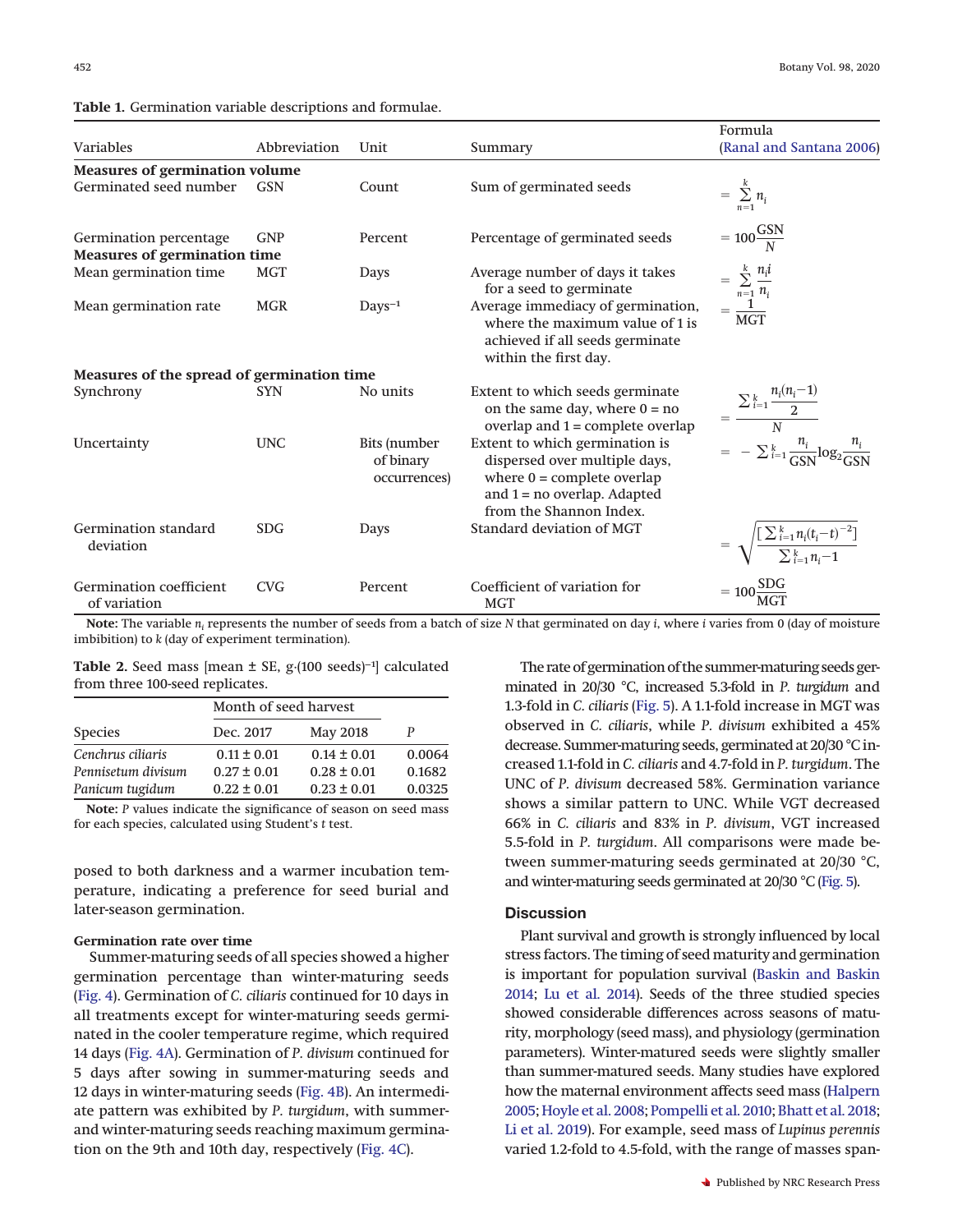<span id="page-4-0"></span>**Table 3.** Correlation between seed mass and time of seed maturation.

| <b>Species</b>     | Winter-matured seeds     |                    | Summer-matured seeds |                    |
|--------------------|--------------------------|--------------------|----------------------|--------------------|
|                    | Correlation ( <i>r</i> ) | Significance $(P)$ | Correlation (r)      | Significance $(P)$ |
| Cenchrus ciliaris  | 0.635                    | 0.041              | 0.543                | 0.123              |
| Pennisetum divisum | 0.858                    | 0.046              | 0.102                | 0.115              |
| Panicum turgidum   | 0.977                    | 0.004              | 0.981                | 0.022              |
| Note: $N = 3$ .    |                          |                    |                      |                    |

<span id="page-4-1"></span>**Fig. 2.** Percent germination (A–C), mean germination time (MGT; D–F), synchrony (G–I), and uncertainty (J–L) of *Cenchrus ciliaris* (A, D, G, J), *Pennisetum divisum* (B, E, H, K), and *Panicum turgidum* (C, F, I, L) collected in December 2017 (black columns) and May 2018 (gray columns) and germinated under two temperature regimes. Upper-case letters denote significant differences between season of seed collection in each temperature regime, and lower-case letters denote significant differences between incubation temperatures within each season. All values presented are the mean  $\pm$  SE;  $\alpha$  = 0.01.



ning 4–27 mg and the coefficient of variation ranging from 0.06–0.26 [\(Halpern 2005\)](#page-8-24). Spring-matured *Potentilla tanacetifolia* seeds were 12.4% lighter than summermaturing seeds [\(Li et al. 2019\)](#page-8-27). *Plantago lanceolata* seeds that matured in direct sunlight were longer than those maturing in shade, although neither light intensity nor light quality alone affected seed length [\(Van Hinsberg](#page-9-7) [1998\)](#page-9-7).

Germination of all the studied species differed significantly between the two observed seasons. This variation in germination could be due to the variation in maternal environment during seed development and maturation. In previous studies, maternal exposure to temperature regimes, photoperiod, light intensity/quality, soil moisture, and mineral availability were all factors in determining seed dormancy and germination [\(Baskin and](#page-7-14)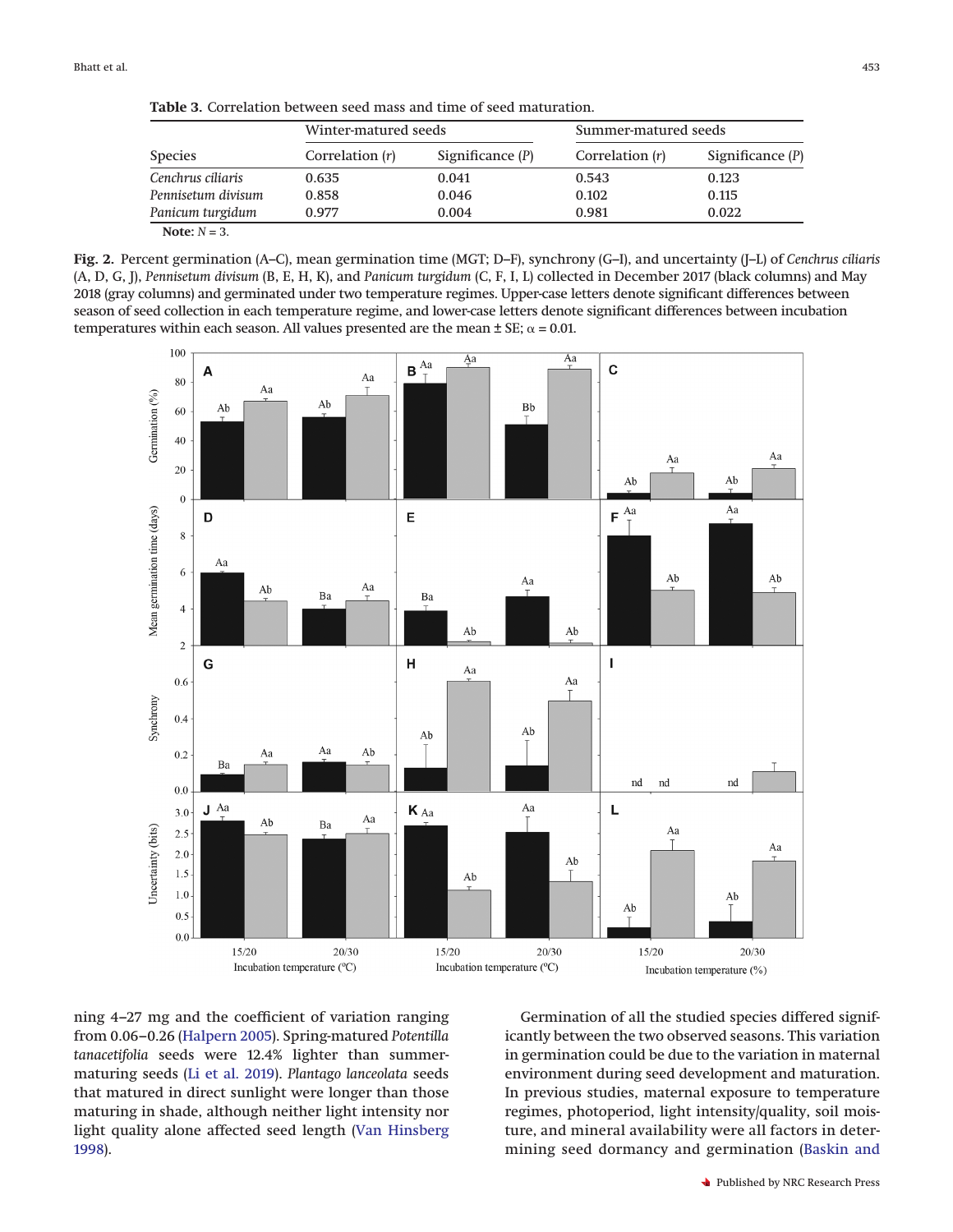<span id="page-5-0"></span>**Fig. 3.** Germination percentage of *Cenchrus ciliaris* (A), *Pennisetum divisum* (B), and *Panicum turgidum* (C), under two temperature regimes germinated in light (black columns) and dark (gray columns). Upper case letters denote significant differences between photoperiods in each temperature regime, and lower case letters denote significant differences between incubation temperatures within each photoperiod. All values presented are the mean  $\pm$  SE;  $\alpha$  = 0.01.



<span id="page-5-1"></span>**Fig. 4.** Cumulative germination rate (%, mean of four replicates) of *Cenchrus ciliaris* (A), *Pennisetum divisum* (B), and *Panicum turgidum* (C) collected in two seasons and germinated under two temperature regimes.



<span id="page-5-2"></span>**Fig. 5.** Heatmap showing the effect of incubation temperature and seed harvesting time on germination parameters in *Cenchrus ciliaris*, *Pennisetum divisum*, and *Panicum turgidum* seeds. Bars directed to the left indicate an decrease, and to the right an increase, for seeds collected in December and germinated under a 20/30 ºC temperature regime. For the statistical analyses, see the Supplementary data, Table S1<sup>1</sup>.



[Baskin 1998;](#page-7-14) [Qaderi et al. 2003;](#page-8-28) [El-Keblawy and Al-Rawai](#page-7-21) [2006;](#page-7-21) [Donohue et al. 2008;](#page-7-22) [El-Keblawy et al. 2009\)](#page-7-23). However, it is hard to predict which factors contribute to seed dormancy and germination among seasons [\(Bewley et al. 2013\)](#page-7-12).

Seed dormancy is a common phenomenon in plants that allows them to survive adverse environmental conditions. In general, extent of dormancy was greater when seeds were matured at lower temperature regimes and shorter photoperiods [\(El-Keblawy et al. 2019;](#page-7-24) [Elgabra](#page-7-18) [et al. 2019;](#page-7-18) [Ye et al. 2019](#page-9-8)*a*). This observation is supported by the present study, because winter-maturing seeds of all three species exhibited lower germination percentages than summer-maturing seeds. High temperature regimes during seed maturation can induce gibberellic

<span id="page-5-3"></span><sup>1</sup> Supplementary data are available with the article through the journal Web site at http://nrcresearchpress.com/doi/suppl/10.1139/cjb-2019-0194.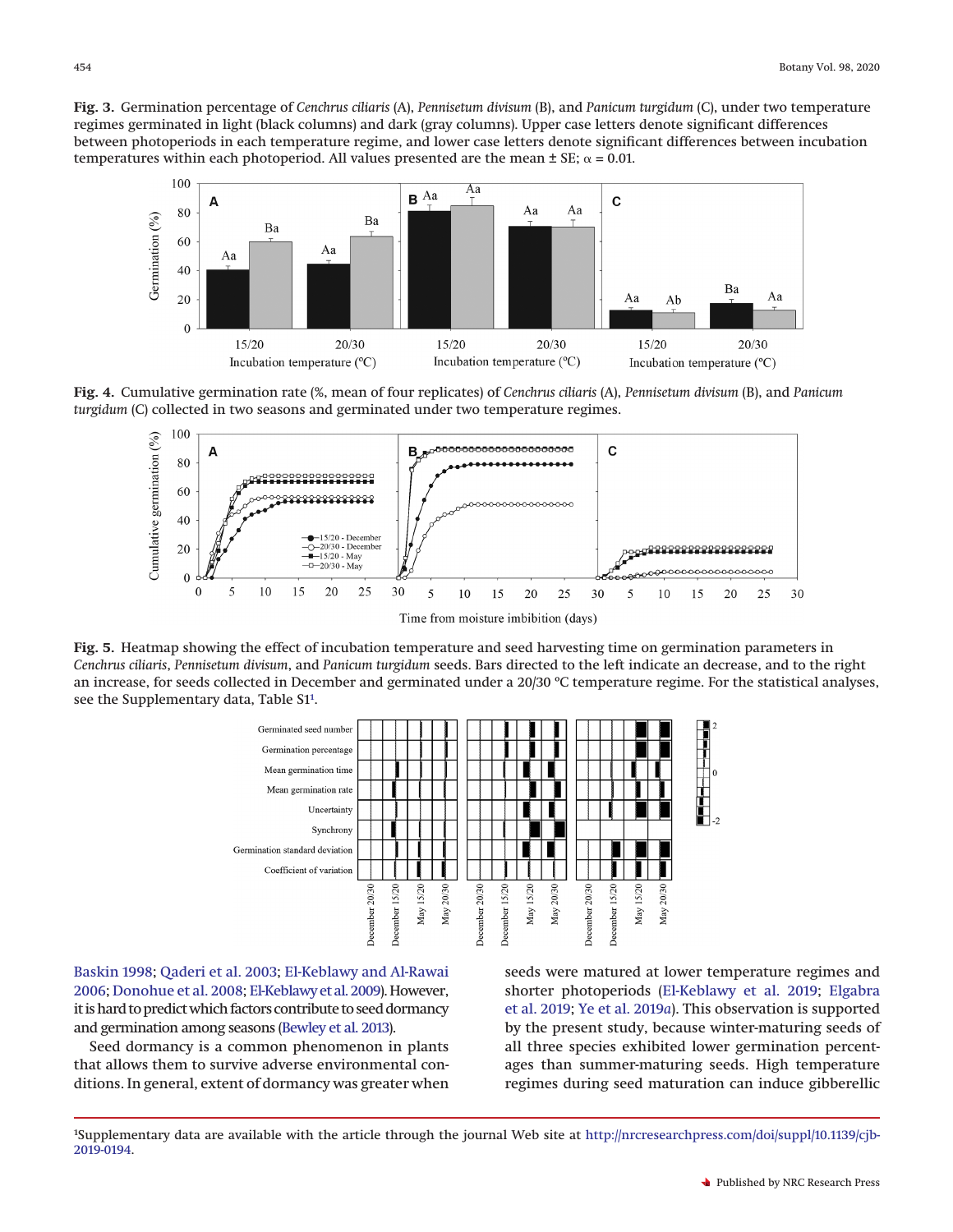acid and reduce abscisic acid levels, which can act together to increase the mRNA levels for  $\alpha$ -amylases and hydrolytic enzymes and thus increase germination potential [\(Kendall et al. 2011;](#page-8-29) [Savaedi et al. 2019\)](#page-9-9). These findings are similar to previous findings that desert seeds maturing at warm temperature regimes exhibit lower dormancy [\(Huang et al. 2016;](#page-8-1) [Bhatt et al. 2018\)](#page-7-10). Variation in photoperiod might also affect dormancy in these species, because day length varies with season. At the study site, daylight varies from approximately 12.5 h in March to May, to 10.8 h in October to December. Similar results have been observed in other species such as *Aegilops ovata* [\(Datta et al. 1972\)](#page-7-25), *Carrichtera annua* [\(Zaady et al. 1997\)](#page-9-10), and *Polypogon monspeliensis* [\(Gutterman 2000\)](#page-8-3). These results indicate that environmental and maternal conditions during seed development and maturation have a critical role in determining the dormancy status of seeds. Seed maturation environment has been reported to have a significant effect on the dormancy status of seeds [\(Baskin](#page-7-1) [and Baskin 2014\)](#page-7-1). Dormancy level varied among species, with highest dormancy in *P. turgidum* and lowest in *P. divisum* irrespective of season. Previous studies also reported that *P. turgidum* has a higher degree of innate dormancy than *C. ciliaris* or *P. divisum*. These species have physiological dormancy requiring one month to two years of dry storage to overcome dormancy, depending on species [\(El-Keblawy 2004,](#page-7-6) [2013;](#page-7-26) [Parihar and Pathak 2006;](#page-8-30) [Bhatt](#page-7-11) [and Santo 2018\)](#page-7-11).

The present study demonstrates that optimum temperature regimes for germination vary significantly among the studied species and collection times. Seeds of *P. divisum* presented a higher germination percentage than the other studied species. Summer-maturing *P. divisum* seeds showed a germination percentage near 100%, whereas winter-maturing seeds showed germination rates of about 80% and 50% in seed incubated at 15/20 °C or 20/30 °C, respectively.*Cenchrus ciliaris* showed a similar pattern to *P. divisum*, with summermaturing seeds germinating more than winter-maturing seeds. Incubation temperature regimes affected seed germination. The germination rate of summer-maturing *C. ciliaris* seeds incubated at 15/20 °C or 20/30 °C was 1.3 fold higher than the winter-maturing seeds germinated at the same temperature regime. The results for *P. divisum* and *C. ciliaris* demonstrate that seeds could germinate at any time when moisture conditions are favorable for their germination and seedling establishment. *Panicum turgidum* showed the lowest rate of seed germination of all the studied species, and the incubation temperature regimes did not show any significant effect on seed germination. Previous studies on temperature regimes during germination of *P. turgidum* showed results that corroborate those presented in this study, reporting that *P. turgidum* germinated equally well in a wide range of temperature regimes [\(Al-Khateeb 2006;](#page-7-7) [Bhatt and Santo](#page-7-11) [2018\)](#page-7-11). These results are in accordance with previous studies, where local climate of seed provenance has been

found to be an important factor and responsible for changing the germination sensitivity to germination temperature regimes [\(El-Keblawy et al. 2016,](#page-7-27) [2017\)](#page-7-28). However, winter-maturing *P. divisum* seeds showed significantly higher germination at lower temperature regimes, but summer-maturing seeds showed no difference in germination percentage among the tested temperature regimes. The lower temperature regimes for germination of winter-maturing seeds may be an ecological advantage because they may complete germination more readily after maturation to take advantage of the better conditions for seedling survival [\(Omar et al. 2007\)](#page-8-31).

In the present study, *P. divisum* seeds germinated equally well in light and dark treatments irrespective of collection season. Sand burial is common in deserts, thus a neutral photoblasticity increases the chances of germination in the natural environment [\(Lai et al. 2016;](#page-8-32) [Ye](#page-9-8) [et al. 2019](#page-9-8)*a*). However, the germination percentages of *C. ciliaris* seeds under both incubation temperature regimes expressed positive photoblasticity, while results for *P. turgidum* were mixed but small. Rehabilitation work therefore requires precautions to minimize the burial of *C. ciliaris* seeds. The interseason variation in seed mass, dormancy, and germination might be associated with differences in maternal environment. Prediction of this factor would enable batch-specific seed management.

The results from this study contrast those of another desert halophyte *Brachypodium hybridum* [\(Elgabra et al.](#page-7-18) [2019\)](#page-7-18). The final germination percentage of *B. hybridum* was significantly greater at 15/25 °C and 20/30 °C than at 25/35 °C and in light rather than in darkness. Seeds that reached maturity at 15/25 °C attained greater germination rates than those that reached maturity at 20/30 °C. Lower germination percentage of winter-harvested seeds of all the studied species could be attributed to lower water availability, because these seeds faced more severe temperatures during their formation and maturation, which might hasten the natural dehydration process of seed by changing integument structure and enhancing its permeability [\(Clua and Gimenez 2004\)](#page-7-29).

## **Conclusions**

This study has demonstrated the use of heatmaps to visualize the influence of treatments on seed germination parameters. Germination analysis, however accurate, can often give rise to double interpretation, which is easily identified by heatmaps. The adoption of this technique in seed technology and ecophysiology could provide a powerful tool to seed researchers.

## **Acknowledgements**

**Author contributions**: A.B. conceived and designed the experiments; A.B. and M.F.P. performed the experiments; A.B., W.B.S., and M.F.P. analyzed the data; A.B., W.B.S., D.G., and M.F.P. wrote the manuscript, and the others provided editorial advice. All of the authors ap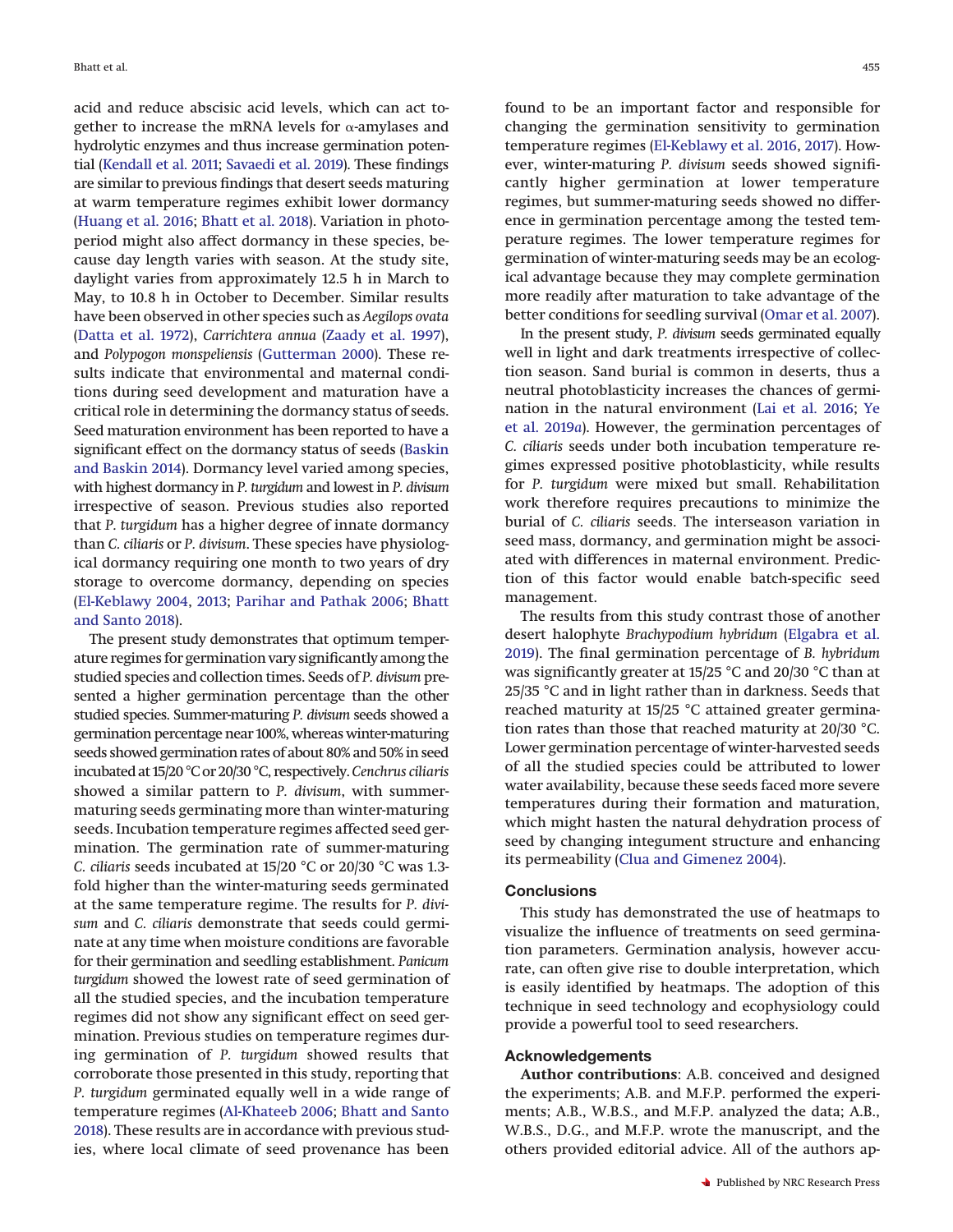proved this submission. All of the authors declare that they have no conflict of interest associated with this work.

This work was made possible through financial support by the Kuwait Institute for Scientific Research (KISR). We are also grateful for the scholarships granted by the Brazilian Federal Agency for Support and Evaluation of Graduate Education (CAPES–Brazil) to W.B.S., and the National Council for Scientific and Technological Development (CNPq Grants 163524/2017-3) to M.F.P.

## **References**

- <span id="page-7-7"></span>Al-Khateeb, S.A. 2006. Effect of salinity and temperature on germination, growth and ion relations of *Panicum turgidum* Forssk. Bioresour. Technol. **97**(2): 292–298. doi:10.1016/j. biortech.2005.02.041.
- <span id="page-7-20"></span>Allen, E., and Alvarez, S. 2019. International rules for seed testing 2019. The International Seed Testing Association, Zürichstr, Bassersdorf, Switzerland.
- <span id="page-7-4"></span>Assaeed, A.M. 1997. Estimation of biomass and utilization of three perennial range grasses in Saudi Arabia. J. Arid Environ. **36**(1): 103–111. doi:10.1006/jare.1996.0200.
- <span id="page-7-14"></span>Baskin, C.C., and Baskin, J.M. 1998. Seeds: ecology, biogeography and evolution of dormancy and germination. Academic Press, San Diego, Calif.
- <span id="page-7-1"></span>Baskin, C.C., and Baskin, J.M. 2014. Seeds: ecology, biogeography and evolution of dormancy and germination. 2nd ed. Elsevier, San Diego, Calif.
- <span id="page-7-15"></span>Baskin, J.M., and Baskin, C.C. 2004. A classification system for seed dormancy. Seed Sci. Res. **14**(1): 1–16. doi:10.1079/SSR2003150.
- <span id="page-7-3"></span>Batanouny, K.H. 2002. Biodiversity strategy and rangelands in the Arab world. *In* National biodiversity planning in the Arab world. *Edited by* R. Hamzah, M.N. Alaa El-Din, and S.A. Mohammed. Arabian Gulf University Publication, Bahrain. pp. 121–142.
- <span id="page-7-12"></span>Bewley, J.D., Bradford, K.J., Hilhorst, H.W.M., and Nonogaki, H. 2013. Seeds: physiology of development, germination and dormancy. 3rd ed. Springer-Verlag, New York.
- <span id="page-7-17"></span>Bhatt, A., and Pérez-García, F. 2016. Seed dormancy of *Ochradenus baccatus* (*Resedaceae*), a shrubby species from Arabian Desert regions. Rev. Biol. Trop. **64**(3): 965–974. doi:10.15517/rbt.v64i3. 19824. PMID:29461763.
- <span id="page-7-11"></span>Bhatt, A., and Santo, A. 2018. Different ecological strategies during the seed germination phase of nine grasses inhabiting the hyper-arid Arabian Desert. Plant Species Biol. **33**(4): 305–311. doi:10.1111/1442-1984.12220.
- <span id="page-7-10"></span>Bhatt, A., Phondani, P.C., and Pompelli, M.F. 2018. Seed maturation time influences the germination requirements of perennial grasses in desert climate of Arabian Gulf. Saudi J. Biol. Sci. **25**(8): 1562–1567. doi:10.1016/j.sjbs.2016.02.004. PMID:30581318.
- <span id="page-7-5"></span>Bolo, P.O., Sommer, R., Kihara, J., Kinyua, M., Nyawira, S., and Notenbaert, A. 2019. Rangeland degradation: causes, consequences, monitoring techniques and remedies. Working Paper. CIAT Publication No. 478. International Center for Tropical Agriculture (CIAT), Nairobi, Kenya.
- <span id="page-7-16"></span>Bradbeer, J.W. 1998. Seed dormancy and germination. Chapman and Hall, New York.
- <span id="page-7-13"></span>Cardina, J., and Sparrow, D.H. 1997. Temporal changes in velvetleaf (*Abutilon theophrasti*) seed dormancy. Weed Sci. **45**(1): 61–66. doi:10.1017/S0043174500092481.
- <span id="page-7-0"></span>Chiang, G.C., Barua, D., Kramer, E.M., Amasino, R.M., and Donohue, K. 2009. Major flowering time gene, FLOWERING LOCUS C, regulates seed germination in *Arabidopsis thaliana*. Proc. Natl. Acad. Sci. U.S.A. **106**(28): 11661–11666. doi:10.1073/ pnas.0901367106. PMID:19564609.
- <span id="page-7-19"></span>Cleary, M., Oskay, F., Doğmus, F., Lehtjärvi, A., Woodward, S., and Vettraino, A.M. 2019. Cryptic risks to forest biosecurity associated with the global movement of commercial seed. Forests, **10**(5): 459. doi:10.3390/f10050459.
- <span id="page-7-29"></span>Clua, A.A., and Gimenez, D.O. 2004. Environmental factors during seed development of narrow-leaved bird's-foot-trefoil (*Lotus tenuis*) influences subsequent dormancy and germination. Grass Forage Sci. **58**(4): 333–338. doi:10.1046/j.1365-2494. 2003.00385.x.
- <span id="page-7-25"></span>Datta, S.C., Gutterman, Y., and Evenari, M. 1972. The influence of the origin of the mother plant on yield and germination of their caryopses in *Aegilops ovata*. Planta, **105**(2): 155–164. doi: 10.1007/BF00385574. PMID:24477754.
- <span id="page-7-22"></span>Donohue, K., Heschel, M.S., Butler, C.M., Barua, D., Sharrock, R.A., Whitelam, G.C., and Chiang, G.C.K. 2008. Diversification of phytochrome contributions to germination as a function of seed-maturation environment. New Phytol. **177**(2): 367–379. doi:10.1111/j.1469-8137.2007.02281.x. PMID: 18028293.
- <span id="page-7-18"></span>Elgabra, M., El-Keblawy, A., Mosa, K.A., and Soliman, S. 2019. Factors controlling seed dormancy and germination response of *Brachypodium hybridum* growing in the hot arid mountains of the Arabian Desert. Botany, **97**(7): 371–379. doi: 10.1139/cjb-2018-0207.
- <span id="page-7-6"></span>El-Keblawy, A. 2004. Salinity effects on seed germination of the common desert range grass, *Panicum turgidum*. Seed Sci. Technol. **32**(3): 873–878. doi:10.15258/sst.2004.32.3.24.
- <span id="page-7-26"></span>El-Keblawy, A. 2013. Impacts of dormancy-regulating chemicals on innate and salinity-induced dormancy of four forage grasses native to Arabian deserts. Grass Forage Sci. **68**(2): 288–296. doi:10.1111/j.1365-2494.2012.00901.x.
- <span id="page-7-21"></span>El-Keblawy, A., and Al-Rawai, A. 2006. Effects of seed maturation time and dry storage on light and temperature requirements during germination in invasive *Prosopis juliflora*. Flora, **201**: 135–143. doi:10.1016/j.flora.2005.04.009.
- <span id="page-7-23"></span>El-Keblawy, A., Al-Sodany, Y.M., and Al-Hadad, F.A. 2009. Effects of time of seed maturation on dormancy and germination requirements of *Sporobolus spicatus* (Vahl) Kunth, a native desert grass of the United Arab Emirates. Grassl. Sci. **55**(1): 11–17. doi:10.1111/j.1744-697X.2009.00131.x.
- <span id="page-7-8"></span>El-Keblawy, A., Al-Ansari, F., and Al-Shamsi, N. 2011. Effects of temperature and light on salinity tolerance during germination in two desert glycophytic grasses, *Lasiurus scindicus* and *Panicum turgidum*. Grass Forage Sci. **66**(2): 173–182. doi:10.1111/ j.1365-2494.2010.00773.x.
- <span id="page-7-9"></span>El-Keblawy, A., Bhatt, A., and Gairola, S. 2014. Perianth colour affects germination behaviour in wind-pollinated *Salsola rubescens* in Arabian Deserts. Botany, **92**(1): 69–75. doi:10.1139/ cjb-2013-0183.
- <span id="page-7-27"></span>El-Keblawy, A., Gairola, S., and Bhatt, A. 2016. Maternal salinity environment affects salt tolerance during germination in *Anabasis setifera*: a facultative desert halophyte. J. Arid Land, **8**(2): 254–263. doi:10.1007/s40333-015-0023-2.
- <span id="page-7-28"></span>El-Keblawy, A., Gairola, S., Bhatt, A., and Mahmoud, T. 2017. Effects of maternal salinity on salt tolerance during germination of *Suaedaa egyptiaca*: a facultative halophyte in the Arab Gulf desert. Plant Species Biol. **32**(1): 45–53. doi:10.1111/ 1442-1984.12127.
- <span id="page-7-24"></span>El-Keblawy, A., Soliman, S., Al-Khoury, R., Ghauri, A., Al Rammah, H., Hussain, S.E., et al. 2019. Effect of maturation conditions on light and temperature requirements during seed germination of *Citrullus colocynthis* from the Arabian Desert. Plant Biol. **21**(2): 292–299. doi:10.1111/plb.12923. PMID: 30311346.
- <span id="page-7-2"></span>Ellis, R.H. 2019. Temporal patterns of seed quality development, decline, and timing of maximum quality during seed development and maturation. Seed Sci. Res. **29**(2): 135–142. doi:10. 1017/S0960258519000102.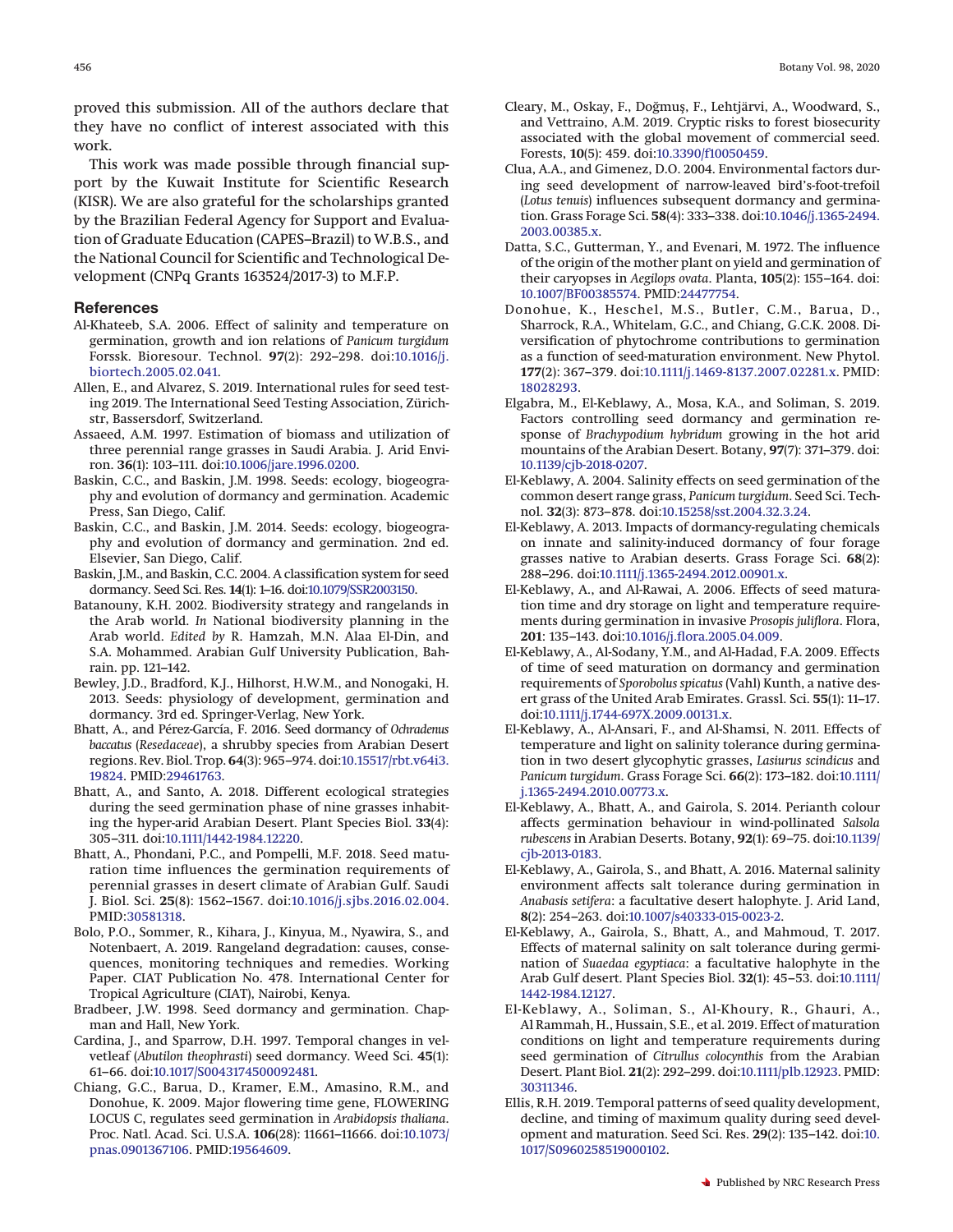- <span id="page-8-15"></span>Ferreira, M.D.G., Castro, J.A., Silva, R.J.S., and Micheli, F. 2019. HVA22 from citrus: a small gene family whose some members are involved in plant response to abiotic stress. Plant Physiol. Biochem. **142**: 395–404. doi:10.1016/j.plaphy.2019.08. 003. PMID:31408843.
- <span id="page-8-5"></span>Galloway, L.F. 2002. The effect of maternal phenology on offspring characters in the herbaceous plant *Campanula americana*. J. Ecol. **90**(5): 851–858. doi:10.1046/j.1365-2745. 2002.00714.x.
- <span id="page-8-16"></span>Geshnizjani, N., Khorami, S.S., Willems, L.A.J., Snoek, B.L., Hilhorst, H.W.M., and Ligterink, W. 2019. The interaction between genotype and maternal nutritional environments affects tomato seed and seedling quality. J. Exp. Bot. **70**(10): 2905–2918. doi:10.1093/jxb/erz101. PMID:30828721.
- <span id="page-8-3"></span>Gutterman, Y. 2000. Maternal effects on seeds during development. *In* Seeds: the ecology of regeneration in plant communities. *Edited by* M. Fenner. CAB International, Wallingford, UK. pp. 59–84.
- <span id="page-8-10"></span>Haberlandt, F. 1875. Die untere und obere Temperaturgrenze fiir die Keimung einigicer Kulturpflanzeni warmere Klimate. Haberlandt's wiss. prakt. Unters. auf dem Gebiete des Pflanzenbaues, **1**: 117–122.
- <span id="page-8-24"></span>Halpern, S.L. 2005. Sources and consequences of seed size variation in *Lupinus perennis* (Fabaceae): adaptive and non-adaptive hypotheses. Am. J. Bot. **92**(2): 205–213. doi:10.3732/ajb.92.2.205. PMID:21652397.
- <span id="page-8-21"></span>Han, Z., Wang, B., Tian, L., Wang, S., Zhang, J., Guio, S., et al. 2020. Comprehensive dynamic transcriptome analysis at two seed germination stages in maize (*Zea mays* L.). Physiol. Planta. **168**(1): 205–217. doi:10.1111/ppl.12944. PMID:30767243.
- <span id="page-8-25"></span>Hoyle, G.L., Steadman, K., Daws, M.I., and Adkins, S. 2008. Preand post-harvest influences on seed dormancy status of an Australian Goodeniaceae species, *Goodenia fascicularis*. Ann. Bot. **102**(1): 93–101. doi:10.1093/aob/mcn062. PMID:18430743.
- <span id="page-8-1"></span>Huang, Z., Liu, S., Bradford, K.J., Huxman, T.E., and Venable, D.L. 2016. The contribution of germination functional traits to population dynamics of a desert plant community. Ecology, **97**(1): 250–261. doi:10.1890/15-0744.1. PMID: 27008793.
- <span id="page-8-17"></span>Jiang, J., Zhu, S., Yuan, Y., Wang, Y., Zeng, L., Batley, J., and Wang, Y.-P. 2019. Transcriptomic comparison between developing seeds of yellow- and black-seeded *Brassica napus* reveals that genes influence seed quality. BMC Plant Biol. **19**: 209. doi:10.1186/s12870-019-1821-z.
- <span id="page-8-4"></span>Jo, L., Pelletier, J.M., and Harada, J.J. 2019. Central role of the LEAFY COTYLEDON1 transcription factor in seed development. J. Integr. Plant Biol. **61**(5): 564–580. doi:10.1111/jipb. 12806. PMID:30916433.
- <span id="page-8-0"></span>Kendall, S., and Penfield, S. 2012. Maternal and zygotic temperature signalling in the control of seed dormancy and germination. Seed Sci. Res. **22**(S1): S23–S29. doi:10.1017/S096025 8511000390.
- <span id="page-8-29"></span>Kendall, S.L., Hellwege, A., Marriot, P., Whalley, C., Graham, I.A., and Penfield, S. 2011. Induction of dormancy in *Arabidopsis* summer annuals requires parallel regulation of DOG1 and hormone metabolism by low temperature and CBF transcription factors. Plant Cell, **23**(7): 2568–2580. doi:10.1105/ tpc.111.087643. PMID:21803937.
- <span id="page-8-7"></span>Khan, M.A., Ansari, R., Ali, H., Gul, B., and Nielsen, B.L. 2009. *Panicum turgidum*, a potentially sustainable cattle feed alternative to maize for saline areas. Agric. Ecol. Environ. **129**(4): 542–546. doi:10.1016/j.agee.2008.10.014.
- <span id="page-8-11"></span>Laboriau, L.G., and Pacheco, A.A. 1978. On the frequency of isothermal germination in seeds of *Dolichos biflorus* L. Plant Cell Physiol. **19**(3): 507–512. doi:10.1093/oxfordjournals.pcp. a075620.
- <span id="page-8-12"></span>Labouriau, L.G., and Valadares, M.E.B. 1983. The germination of seeds. OEA, Washington, D.C.
- <span id="page-8-32"></span>Lai, L., Chen, L., Jiang, L., Zhou, J., Zheng, Y., and Shimizu, H. 2016. Seed germination of seven desert plants and implications for vegetation restoration. AoB Plants, **8**: plw031. doi: 10.1093/aobpla/plw031. PMID:27179541.
- <span id="page-8-27"></span>Li, Y., Hou, L., Song, B., Wan, S., Sun, X., and Li, L. 2019. Seasonal distribution of increased precipitation in maternal environments influences offspring performance of *Potentilla tanacetifolia* in a temperate steppe ecosystem. J. Plant Ecol. (U.K.), **12**(4): 742–750. doi:10.1093/jpe/rtz011.
- <span id="page-8-14"></span>Loua, T. 1973. Atlas statistique de la population de Paris. J. Dejey, Paris, France.
- <span id="page-8-22"></span>Lozano-Isla, F., Alfaro, O.B., and Pompelli, M.F. 2019. GerminaR: an R package for germination analysis with the interactive web application 'GerminaQuant for R'. Ecol. Res. **34**: 339– 346. doi:10.1111/1440-1703.1275.
- <span id="page-8-23"></span>Lu, J.J., Tan, D.Y., Baskin, J.M., and Baskin, C.C. 2014. Germination season and watering regime, but not seed morph, affect life history traits in a cold desert diaspore-heteromorphic annual. PLoS ONE, **9**(7): e102018. doi:10.1371/journal.pone. 0102018. PMID:25013967.
- <span id="page-8-6"></span>Luzuriaga, A.L., Escudero, A., and Pérez-García, F. 2006. Environmental maternal effects on seed morphology and germination in *Sinapis arvensis* (*Cruciferae*). Weed Res. **46**(2): 163–174. doi:10.1111/j.1365-3180.2006.00496.x.
- <span id="page-8-8"></span>Marshall, V.M., Lewis, M.M., and Ostendorf, L.B. 2012. Buffel grass (*Cenchrus ciliaris*) as an invader and threat to biodiversity in arid environments: a review. J. Arid Environ. **78**(1): 1–12. doi:10.1016/j.jaridenv.2011.11.005.
- <span id="page-8-2"></span>McCarty, D.R. 1995. Genetic control and integration of maturation and germination pathways in seed development. Annu. Rev. Plant Physiol. Plant Mol. Biol. **46**(1): 71–93. doi:10.1146/ annurev.pp.46.060195.000443.
- <span id="page-8-18"></span>Mérai, Z., Graeber, K., Wilhelmsson, P., Ullrich, K.K., Arshad, W., Grosche, C., et al. 2019. *Aethionema arabicum*: a novel model plant to study the light control of seed germination. J. Exp. Bot. **70**(12): 3313–3328. doi:10.1093/jxb/erz146. PMID:30949700.
- <span id="page-8-19"></span>Na, G., Mu, X., Grabowski, P., Schmutz, J., and Lu, C. 2019. Enhancing microRNA167A expression in seed decreases the -linolenic acid content and increases seed size in *Camelina sativa*. Plant J. **98**(2): 346–358. doi:10.1111/tpj.14223. PMID: 30604453.
- <span id="page-8-31"></span>Omar, S.A.S., Al-Mutawa, Y., and Zaman, S. 2007. Vegetation of Kuwait. Kuwait Institute for Scientific Research, Kuwait.
- <span id="page-8-30"></span>Parihar, S.S., and Pathak, P.S. 2006. Flowering phenology and seed biology of selected tropical perennial grasses. Trop. Ecol. **47**(1): 81–88.
- <span id="page-8-9"></span>Penfield, S., and King, J. 2009. Towards a systems biology approach to understanding seed dormancy and germination. Proc. R Soc. B Biol. Sci. **276**(1673): 3561–3569. doi:10.1098/rspb. 2009.0592. PMID:19605392.
- <span id="page-8-26"></span>Pompelli, M.F., Ferreira, D.T.R.G., Cavalcante, P.P.G.S., Salvador, T.L., Hsie, B.S., and Endres, L. 2010. Environmental influence on the physico-chemical and physiological properties of *Jatropha curcas* L. seeds. Aust. J. Bot. **58**(6): 421–427. doi:10.1071/BT10102.
- <span id="page-8-20"></span>Ponnaiah, M., Gilard, F., Gakière, B., El-Maarouf-Bouteau, H., and Bailly, C. 2019. Regulatory actors and alternative routes for *Arabidopsis* seed germination are revealed using a pathwaybased analysis of transcriptomic datasets. Plant J. **99**(1): 163– 175. doi:10.1111/tpj.14311. PMID:30868664.
- <span id="page-8-28"></span>Qaderi, M.M., Cavers, P.B., and Bernards, M.A. 2003. Pre- and post-dispersal factors regulate germination patterns and structural characteristics of Scotch thistle (*Onopordum acanthium*) cypselas. New Phytol. **159**(1): 263–278. doi:10.1046/j.1469-8137. 2003.00777.x.
- <span id="page-8-13"></span>Ranal, M.A., and Santana, D.G.D. 2006. How and why to measure the germination process?. Braz. J. Bot. **29**(1): 1–11.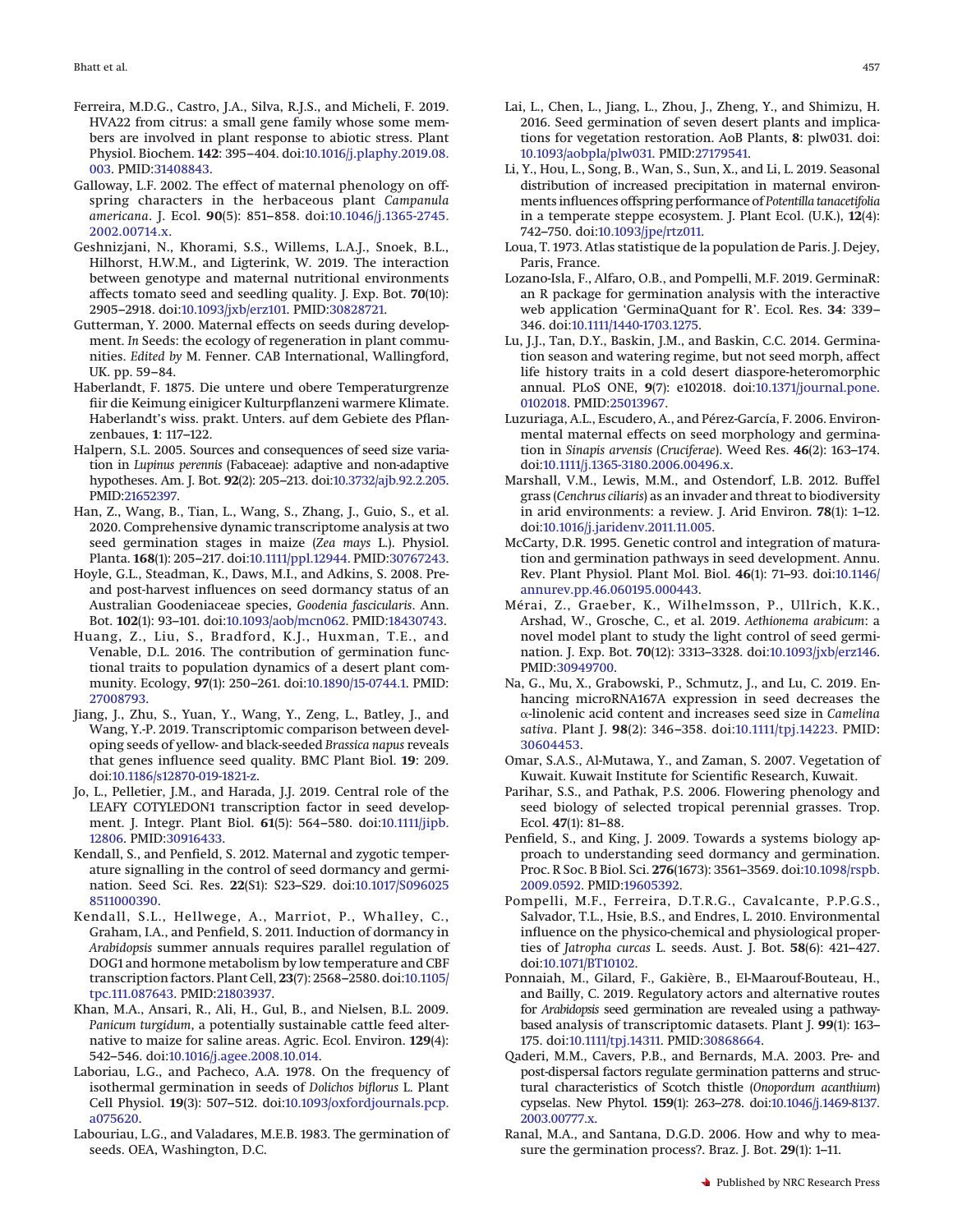- <span id="page-9-9"></span>Savaedi, Z., Parmoon, G., Moosavi, S.A., and Bakhshande, A. 2019. The role of light and gibberellic acid on cardinal temperatures and thermal time required for germination of Charnushka (*Nigella sativa*) seed. Ind. Crop Prod. **132**: 140–149. doi:10.1016/j.indcrop.2019.02.025.
- <span id="page-9-2"></span>Sneath, P. 1957. The application of computers to taxonomy. J. Gen. Microbiol. **17**: 201–226. doi:10.1099/00221287-17-1-201. PMID:13475686.
- <span id="page-9-6"></span>Tong, J., He, R., Tang, X., Li, M., and Yi, T. 2019. RNA-sequencing analysis reveals critical roles of hormone metabolism and signaling transduction in seed germination of *Andrographis paniculata*. J. Plant Growth Regul. **38**(1): 273–282. doi:10.1007/ s00344-018-9839-2.
- <span id="page-9-7"></span>Van Hinsberg, A. 1998. Maternal and ambient environmental effects of light on germination in *Plantago lanceolata*: correlated responses to selection on leaf length. Funct. Ecol. **12**(5): 825–833. doi:10.1046/j.1365-2435.1998.00251.x.
- <span id="page-9-0"></span>van Oudtshoorn, F. 2002. Guide to grasses of southern Africa. Briza Publications, Pretoria, South Africa.
- <span id="page-9-3"></span>Weidong, W., Tong, G., Jiangfei, C., Jiankun, Y., Huiyu, H., and Youben, Y. 2019. The late embryogenesis abundant gene family in tea plant (*Camellia sinensis*): genome-wide charac-

terization and expression analysis in response to cold and dehydration stress. Plant Physiol. Biochem. **135**: 277–286. doi:10.1016/j.plaphy.2018.12.009. PMID:30593000.

- <span id="page-9-1"></span>Wilkinson, L., and Friendly, M. 2009. The history of the cluster heat map. Am. Stat. **63**(2): 179–184. doi:10.1198/tas.2009.0033.
- <span id="page-9-8"></span>Ye, X., Li, L., Baskin, C.C., Baskin, J.M., Du, J., and Huang, Z. 2019*a*. Sand burial helps regulate timing of seed germination of a dominant herb in an inland dune ecosystem with a semiarid temperate climate. Sci. Total Environ. **680**: 44–50. doi: 10.1016/j.scitotenv.2019.05.087. PMID:31100667.
- <span id="page-9-4"></span>Ye, X., Wang, H., Cao, X.L., Jin, X., Cui, F., Bu, Y., et al. 2019*b*. Transcriptome profiling of *Puccinellia tenuiflora* during seed germination under a long-term saline-alkali stress. BMC Genomics, **20**: 589. doi:10.1186/s12864-019-5860-5. PMID:31315555.
- <span id="page-9-10"></span>Zaady, E., Gutterman, Y., and Boeken, B. 1997. The germination of mucilaginous seeds of *Plantago coronopus*, *Reboudia pinnata*, and *Carrichtera annua* on cyanobacterial soil crust from the Negev Desert. Plant Soil, **190**(2): 247–252. doi:10.1023/A:10042 69031844.
- <span id="page-9-5"></span>Zamora-Briseño, J.A., Pereira-Santana, A., Reyes-Hernández, S.J., Castaño, E., and Rodríguez-Zapata, L.C. 2019. Global dynamics in protein disorder during maize seed development. Genes, **10**(7): 502. doi:10.3390/genes10070502. PMID:31262071.